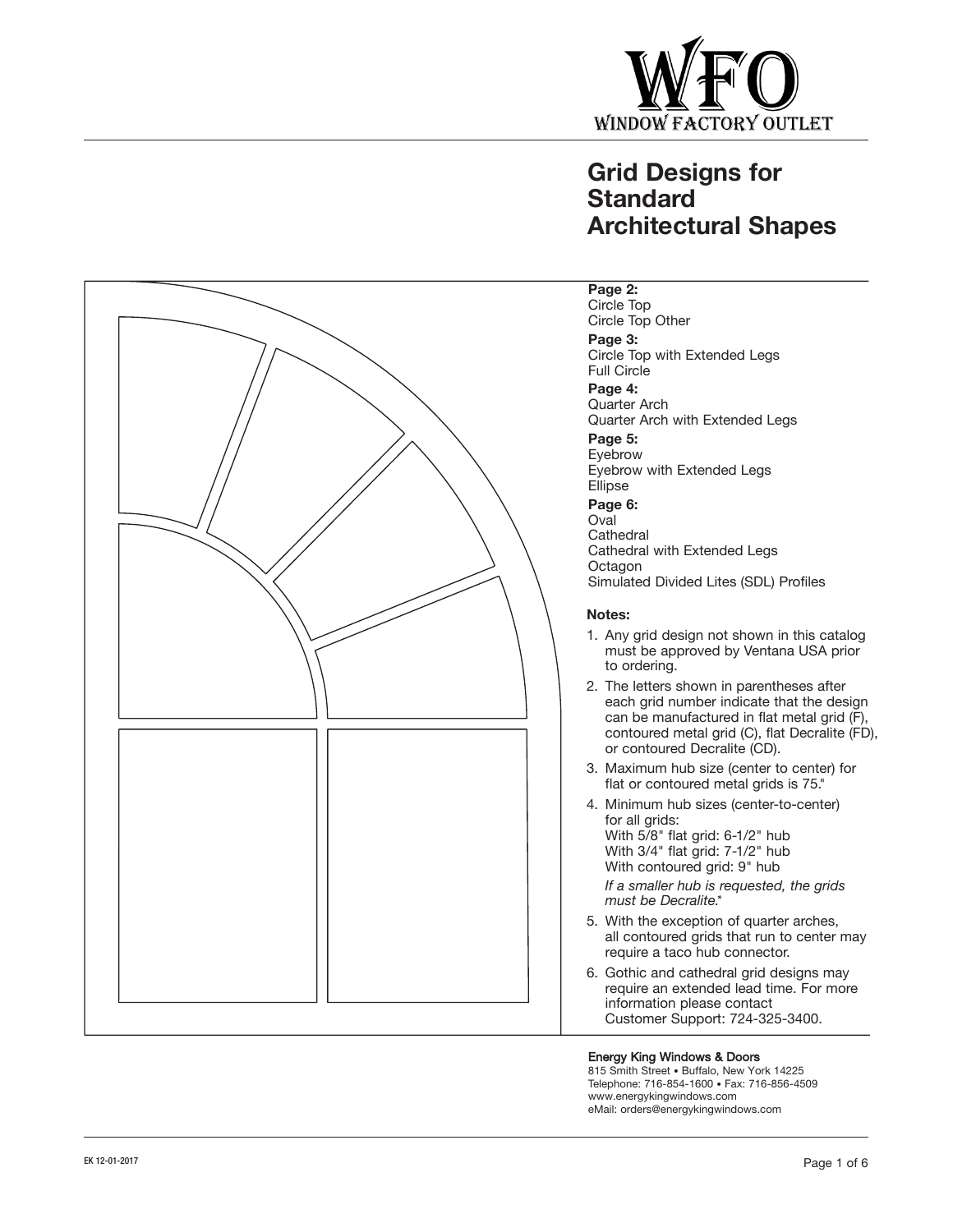

#### **Grid Designs for Standard Architectural Shapes F= Flat Metal C= Contoured Metal FD= Flat Decralite CD= Contoured Decralite**

| $CT-1$ $(F/C)$<br>$CT-2$ $(F/C)$<br>$CT-3$ $(F/C)$<br>$CT-4$ (F/C)<br>CT-5 (F/C)<br>CT-6 (F/C)<br>CT-9 (F/C)<br>CT-10 (F/C)<br>CT-11 (F/C)<br>CT-7 (F/C)<br>$CT-8$ (F/C)<br>CT-12 (F/C)<br><b>Please Note:</b><br>There is no CT-18<br>CT-13 (F/C)<br>CT-14 (F/C)<br>CT-15 (F/C)<br>CT-16 (F/C)<br>CT-17 (F/C)<br>CT-19 (F/C)<br>CT-20 (F/C)<br>CT-21 (F/C)<br>CT-22 (F/C)<br>CT-23 (F/C)<br>CT-24 (F/C)<br>CT-25 (F/C)<br>CT-26 (F/C)<br>CT-27 (F/C)<br>CT-28 (F/C)<br>CT-29 (F/C)<br>CT-30 (F/C)<br><b>Please Note:</b><br>There is no CT-31<br>CT-32 (F/C)<br>CT-33 (F/C)<br>CT-34 (F/C)<br>CT-35 (F/C)<br>CT-36 (F/C)<br>CT-37 (F/C)<br>CT-38 (FD/CD)<br>CT-39 (FD/CD)<br>CT-40 (FD/CD)<br>CT-41 (FD/CD)<br>CT-42 (FD/CD) | CT- Circle Top (Please see notes on page 1) |  |  |
|-------------------------------------------------------------------------------------------------------------------------------------------------------------------------------------------------------------------------------------------------------------------------------------------------------------------------------------------------------------------------------------------------------------------------------------------------------------------------------------------------------------------------------------------------------------------------------------------------------------------------------------------------------------------------------------------------------------------------------|---------------------------------------------|--|--|
|                                                                                                                                                                                                                                                                                                                                                                                                                                                                                                                                                                                                                                                                                                                               |                                             |  |  |
|                                                                                                                                                                                                                                                                                                                                                                                                                                                                                                                                                                                                                                                                                                                               |                                             |  |  |
|                                                                                                                                                                                                                                                                                                                                                                                                                                                                                                                                                                                                                                                                                                                               |                                             |  |  |
|                                                                                                                                                                                                                                                                                                                                                                                                                                                                                                                                                                                                                                                                                                                               |                                             |  |  |
|                                                                                                                                                                                                                                                                                                                                                                                                                                                                                                                                                                                                                                                                                                                               |                                             |  |  |
|                                                                                                                                                                                                                                                                                                                                                                                                                                                                                                                                                                                                                                                                                                                               |                                             |  |  |
|                                                                                                                                                                                                                                                                                                                                                                                                                                                                                                                                                                                                                                                                                                                               |                                             |  |  |



CT-43 (FD/CD)

**CTO- Circle Top Other** *(Please see notes on page 1)* 



**All CTO units:** If hubs are low-rise, contoured grids must be made with Decralite.

CTO-1 (F/C/CD) CTO-2 (F/C/CD)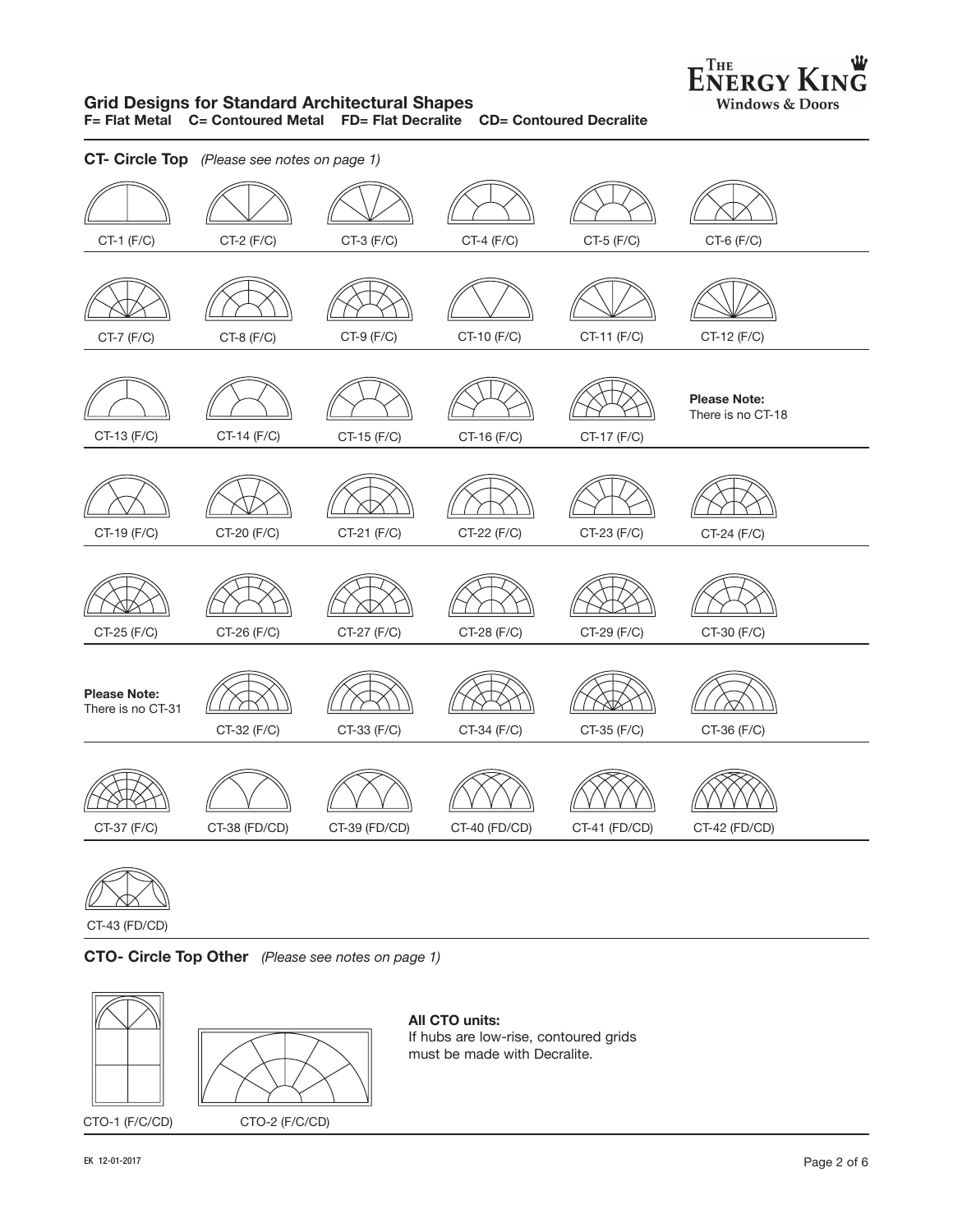#### **Grid Designs for Standard Architectural Shapes F= Flat Metal C= Contoured Metal FD= Flat Decralite CD= Contoured Decralite**

**CTX- Circle Top with Extended Legs** *(Please see notes on page 1)*









#### **All CTX units:** The size of the unit will determine if the grids are entirely Decralite or Decralite on the top portion with metal on the bottom portion.



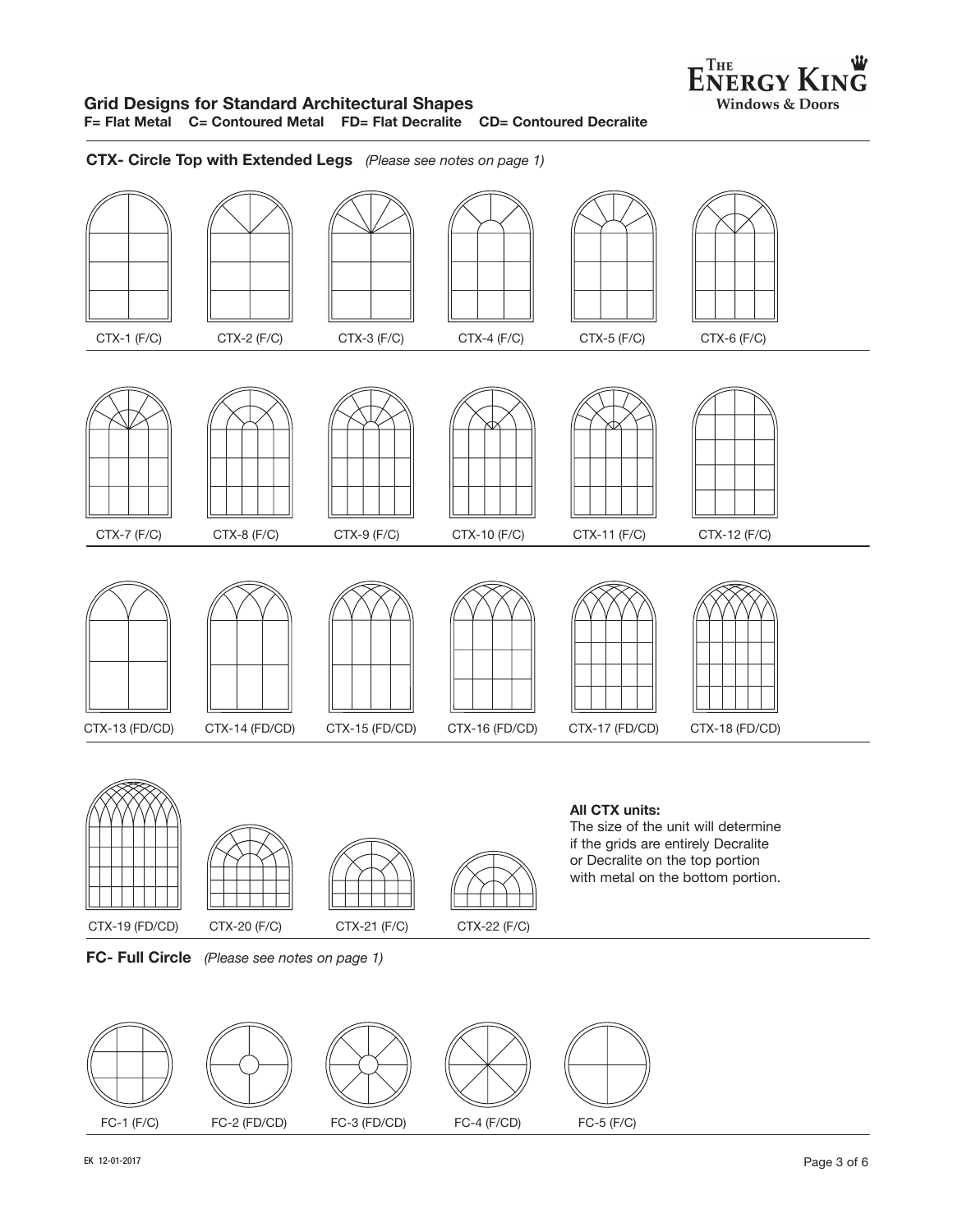

#### **Grid Designs for Standard Architectural Shapes F= Flat Metal C= Contoured Metal FD= Flat Decralite CD= Contoured Decralite**

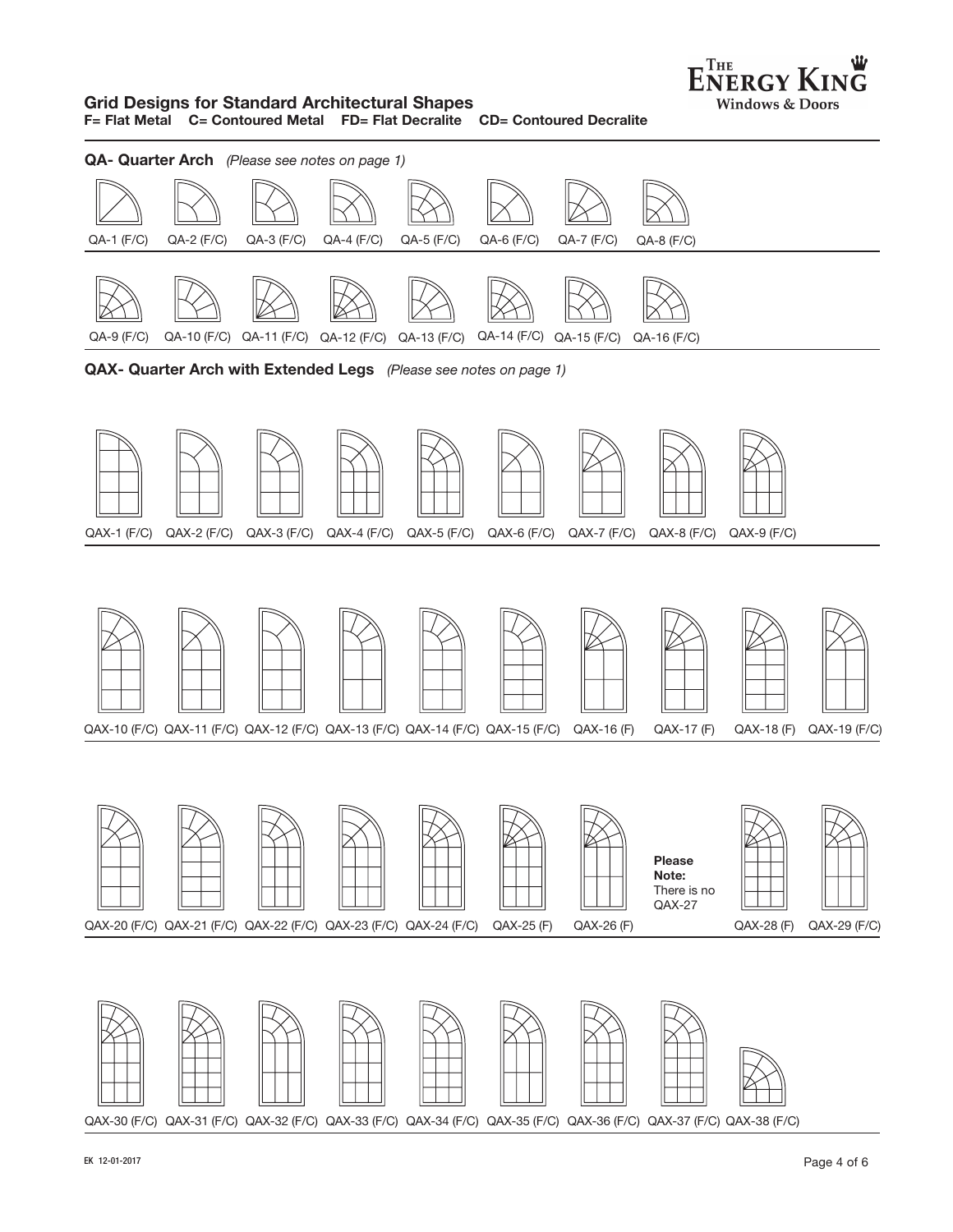## **Grid Designs for Standard Architectural Shapes**

**F= Flat Metal C= Contoured Metal FD= Flat Decralite CD= Contoured Decralite**